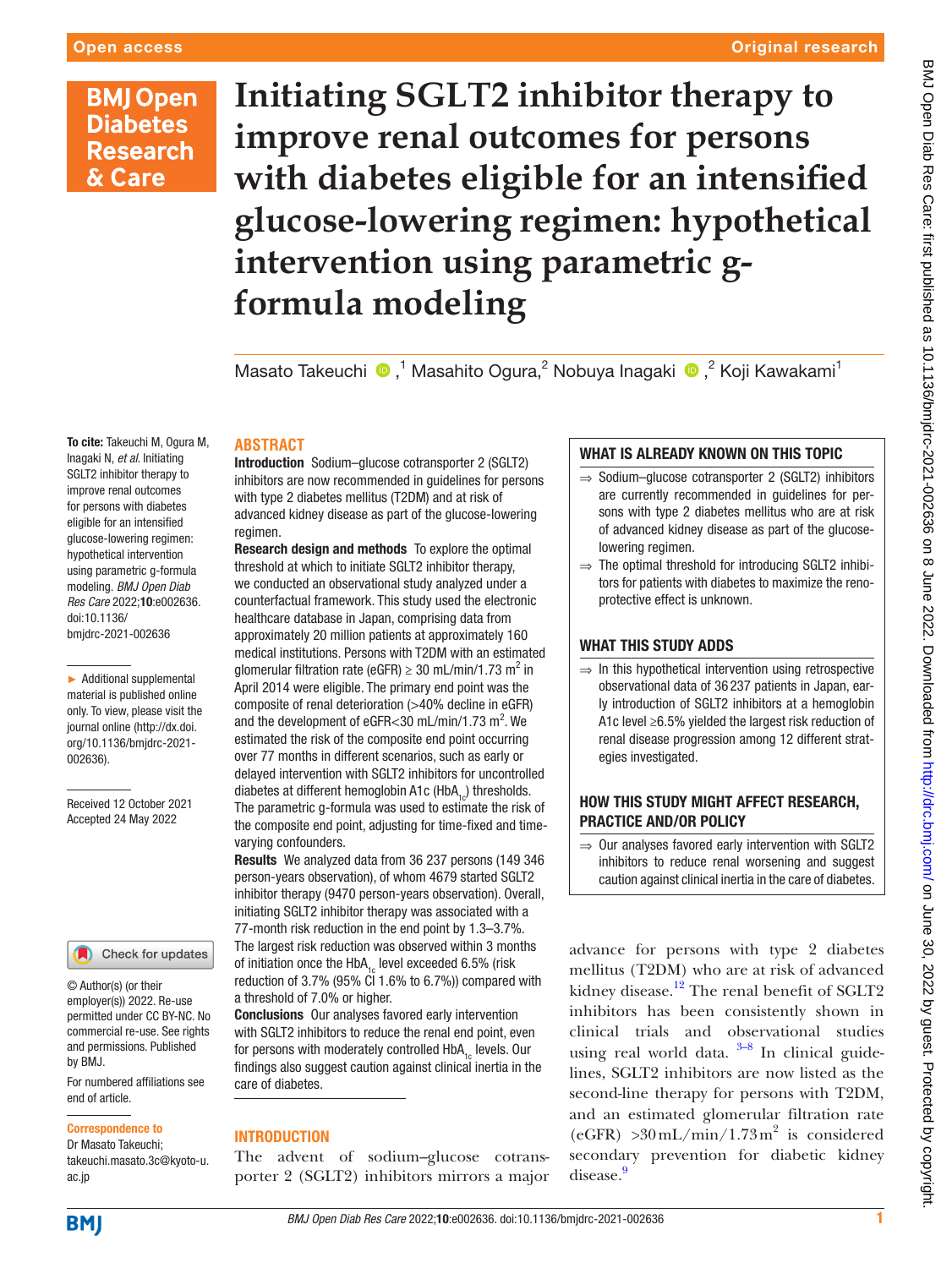In a recent placebo-controlled trial, dapagliflozin showed a favorable effect on kidney outcomes among patients with chronic kidney disease, regardless of the presence or absence of T2DM.<sup>10</sup> Another trial, EMPA-KIDNEY, is ongoing to examine whether empagliflozin prevents worsening of kidney disease among persons who have chronic kidney disease with or without T2DM.<sup>11</sup> These results indicate that, in the future, the SGLT2 inhibitor class could be used for persons with T2DM, regardless of glycemic control (or even for persons without diabetes); as of September 2021, dapagliflozin already had the authorized indication for non-diabetic persons with kidney disease.<sup>12–14</sup> Until the expanded indication is approved for other agents, persons with poorly controlled T2DM were most likely to be candidates for add-on SGLT2 inhibitor therapy. However, it is uncertain at what glycemic level SGLT2 inhibitors should be initiated to optimize renal outcomes for persons with T2DM or whether renal outcomes differ depending on the timing of SGLT2 inhibitor introduction. This topic is clinically relevant, given that glycemic control is one of the key components in preventing progression towards end-stage renal disease.

This study aimed to explore the optimal threshold of hemoglobin A1c (HbA<sub>1c</sub>) for intervention with SGLT2 inhibitor therapy for persons with T2DM under several hypothetical scenarios using observational data.

### RESEARCH DESIGN AND METHODS Data source

This study used the RWD database, an electronic healthcare database in Japan, the details of which are reported elsewhere.<sup>6 15</sup> This database collects the records of ~20million patients from ~160 medical institutions in Japan. The stored information includes demographic data, diagnoses, prescriptions, and laboratory results from both outpatient and inpatient encounters. The data were automatically extracted from electronic health records at each medical institution. Patient records are maintained by assigning unique identifiers for each patient, which are valid only within the same institution. The diagnoses were recorded as *International Statistical* 

*Classification of Diseases and Related Health Problems*, 10th Revision (ICD-10) codes, and the prescription records were kept in *Anatomical Therapeutic Chemical* codes.

The last available date of patient records varied across institutions, with a rapid decline in the number of records after September 2020; this was largely due to an administrative reason of the database holder, such as the COVID-19 pandemic.

#### Patient criteria

Eligible patients were prevalent users of diabetic medication with a diagnosis of diabetes in April 2014 (the index date), when the first SGLT2 inhibitor was available in Japan. We defined prevalent users as patients with at least one prescription record of a glucose-lowering agent (except for SGLT2 inhibitors) within 180 days of the index date. As disease coding practices in Japan were not sensitive enough to capture  $T2DM$  cases,  $6$  we used a broader case definition by ICD-10 codes including both E11 ('diabetes mellitus, type 2') and E14 ('diabetes, unspecified'), unless other specific types of diabetes were concurrently coded (eg, E10 representing type 1 diabetes). Other inclusion criteria were persons aged  $\geq 20$ years at the index date; persons whose laboratory data were available both within 90 days prior to the index date and after the index date; and  $e$ GFR > 30 mL/min/1.73 m<sup>2</sup> at the index date. To identify prescriptions for diabetic medication, the *Anatomical Therapeutic Chemical* code A10 was used. No specific exclusion criteria were prepared.

### Hypothetical intervention

Untreated

We conducted several hypothetical interventions under a potential outcome framework, also known as the counterfactual framework [\(figure](#page-1-0) 1).<sup>16 17</sup> This framework requires three assumptions—positivity, conditional exchangeability, and consistency—for computation of the probability of an outcome occurring [\(Supplemental](https://dx.doi.org/10.1136/bmjdrc-2021-002636) [Methods in online supplemental file 1](https://dx.doi.org/10.1136/bmjdrc-2021-002636)). These assumptions were statistically untestable, $\frac{17}{17}$  $\frac{17}{17}$  $\frac{17}{17}$  and whether such assumptions would hold depends on the clinical context. For example, this study assumed that at each medical encounter, individuals who did and did not initiate SGLT2 inhibitors were exchangeable conditional on

**Figure 1** Illustrative scheme of the counterfactual framework.

Traditional analysis

(eg, regression analysis)

Treated

<span id="page-1-0"></span>VS<sub></sub>

Potential outcome framework

(Counterfactual framework)

VS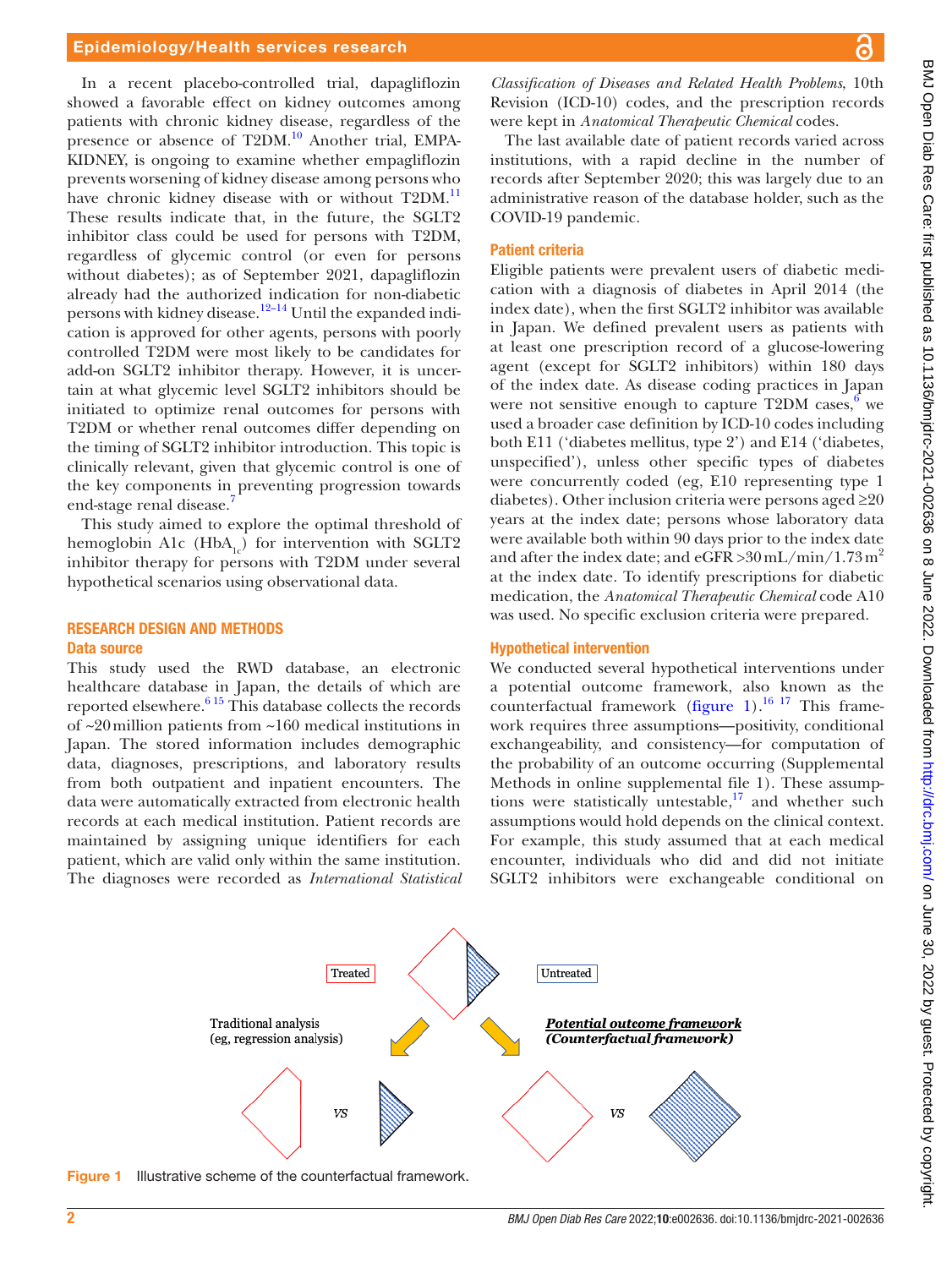the variables of age, sex,  $HbA_{1c}$ , and medication history other than SGLT2 inhibitors. Intuitively explained, if the outcomes differed between two exchangeable populations, the difference likely resulted from SGLT2 inhibitor use. As a per-protocol effect, $^{18}$  we assume that all persons who meet the criteria for initiating SGLT2 inhibitor therapy did start pharmacologic treatment and that SGLT2 inhibitors were sustained once they were started except for censoring. The estimated effect was analogous to that obtained from per-protocol analysis in a clinical trial.

Our de novo research question was 'If the timing of introducing SGLT2 inhibitors differed in people with T2DM, what would have been observed with respect to worsening renal risk?'. As such, we prepared the primary hypothetical intervention to introduce SGLT2 inhibitors for all persons once their  $HbA_{1c}$  level exceeded 7.0%. The probability of a hypothetical outcome occurring was compared with that of the natural course, a modelbased simulation of observed data. The interval between  $HbA<sub>1c</sub>$  measurement and SGLT2 inhibitor initiation was primarily set at 3 months, which was changed to 6 months, 9 months and 12 months in the sensitivity analysis. This mirrors the scenario of initiating SGLT2 inhibitors within 3 months (or 6 months, 9 months and 12 months) after HbA<sub>1c</sub> exceeds ≥7.0%. In addition, the threshold of HbA<sub>1c</sub> was changed to 6.5% and 7.5% in the sensitivity analyses; the same four intervals were tested.

## **Outcome**

The outcome of interest was the incidence of sustained renal worsening, defined as either<sup>[1](#page-6-0)</sup> a >40% decline in eGFR from the baseline value<sup>19</sup> or<sup>[2](#page-6-1)</sup> eGFR <30 mL/  $\min/1.73 \,\mathrm{m}^2$ . For both measures, at least two measurements ≥30 days apart were required to define sustained deterioration. The value of eGFR was calculated with the following equation using the serum creatine value at the visit: eGFR (mL/min/1.73 m<sup>2</sup>)=194 × creatine <sup>-1.094</sup> (mg/ dl)×age<sup>-0.287</sup> (years) (×0.739 for women).

This formula was modified from the original Modification of Diet in Renal Disease equation, given the body composition of the Japanese population.<sup>2</sup>

## Statistical analysis

Descriptive statistics were used to summarize patient characteristics. The crude annual eGFR slope was estimated by a mixed-effects linear model accounting for within-person clustering.

Under the potential outcome framework, the parametric g-formula was used to estimate the probability of outcome occurrence for each hypothetical intervention.<sup>21-23</sup> In daily clinical practice, patient conditions, namely, glycemic control and medications, can vary over time. The parametric g-formula is among the procedures accounting for such time-varying confounders. $24$  We modeled age, sex and the grade of renal function at the index date as time-fixed covariates, whereas HbA<sub>1</sub> at each visit and exposure histories to other diabetic medications

were accounted for as time-varying covariates. The estimates obtained using the parametric g-formula should be viewed as the population-level effect.

The observation started in April 2014, and all patients were assumed to be followed through September 2020 except for censoring due to death. Unlike traditional survival analysis, loss to follow-up is not treated as censoring in the parametric g-formula; data after loss to follow-up are modeled from the data of patients who remain in the cohort.<sup>22</sup> However, in the preliminary analysis, we noticed model instability when incorporating data after September 2020, when the patient population size rapidly declined. For this reason, we truncated patient data as of September 30, 2020. In this study, death was the competing event for the renal outcome; thus, data were censored at the time of death (if it occurred). The follow-up was monthly; if visit records were missing, the data, including medication and laboratory results, were carried forward from the last visit (until the next visit).

All statistical analyses were conducted using the R statistical environment (V.4.10). We also relied on the *gfoRmula* R package (V.0.32) for g-formula estimation[.25](#page-7-11) Non-parametric bootstrapping with 200 samples was used to compute the 95% CI. The 95%CI did not cross a null effect; it was considered statistically significant.

## Sensitivity analysis

Our study primarily included persons whose baseline eGFR was  $\geq 30 \text{ mL/min} / 1.73 \text{ m}^2$ . We added a sensitivity analysis that included persons with a baseline eGFR of  $\geq 45$  mL/min/1.73 m<sup>2</sup>. This was because there was caution—though not contraindicated—against SGLT2 inhibitor use for persons with an eGFR of  $\langle 45 \text{ mL} / \rangle$  $min/1.73 m<sup>2</sup>$  in the package insert of some SGLT2 inhibitors.[26 27](#page-7-12) This means that persons whose eGFR was <45mL/  $min/1.73 m<sup>2</sup>$  were less likely to receive SGLT2 inhibitor therapy, and this situation might correspond to the near violation of the positivity assumption. This was a post hoc analysis, reflecting the discussion among the authors.

Furthermore, four sensitivity analyses were added as recommended by the journal reviewers. First, the outcome was changed to the eGFR change (ie, a continuous variable) at the end of follow-up. Second, the inclusion criteria were expanded to persons whose baseline eGFR was  $\geq 20 \text{ mL/min} / 1.73 \text{ m}^2$ . These criteria were modified because SGLT2 inhibitors are not necessarily contraindicated to persons with an eGFR <30mL/  $\min/1.73 \,\mathrm{m}^2$  in Japan, and it is possible that such persons can use the SGLT2 inhibitors. The lower threshold of  $20 \,\mathrm{mL/min}/1.73 \,\mathrm{m}^2$  was determined by the authors to be compatible with the inclusion criteria of a previous randomized controlled trial $^{28}$  $^{28}$  $^{28}$  and the package insert of empagliflozin in Japan.<sup>29</sup> Third, the model was further adjusted by antihypertensive drug use and ACE inhibitor/angiotensin II receptor blocker use as time-varying confounders. Because blood pressure records for each person were lacking, this analysis was performed as a sensitivity analysis because of the concern for potential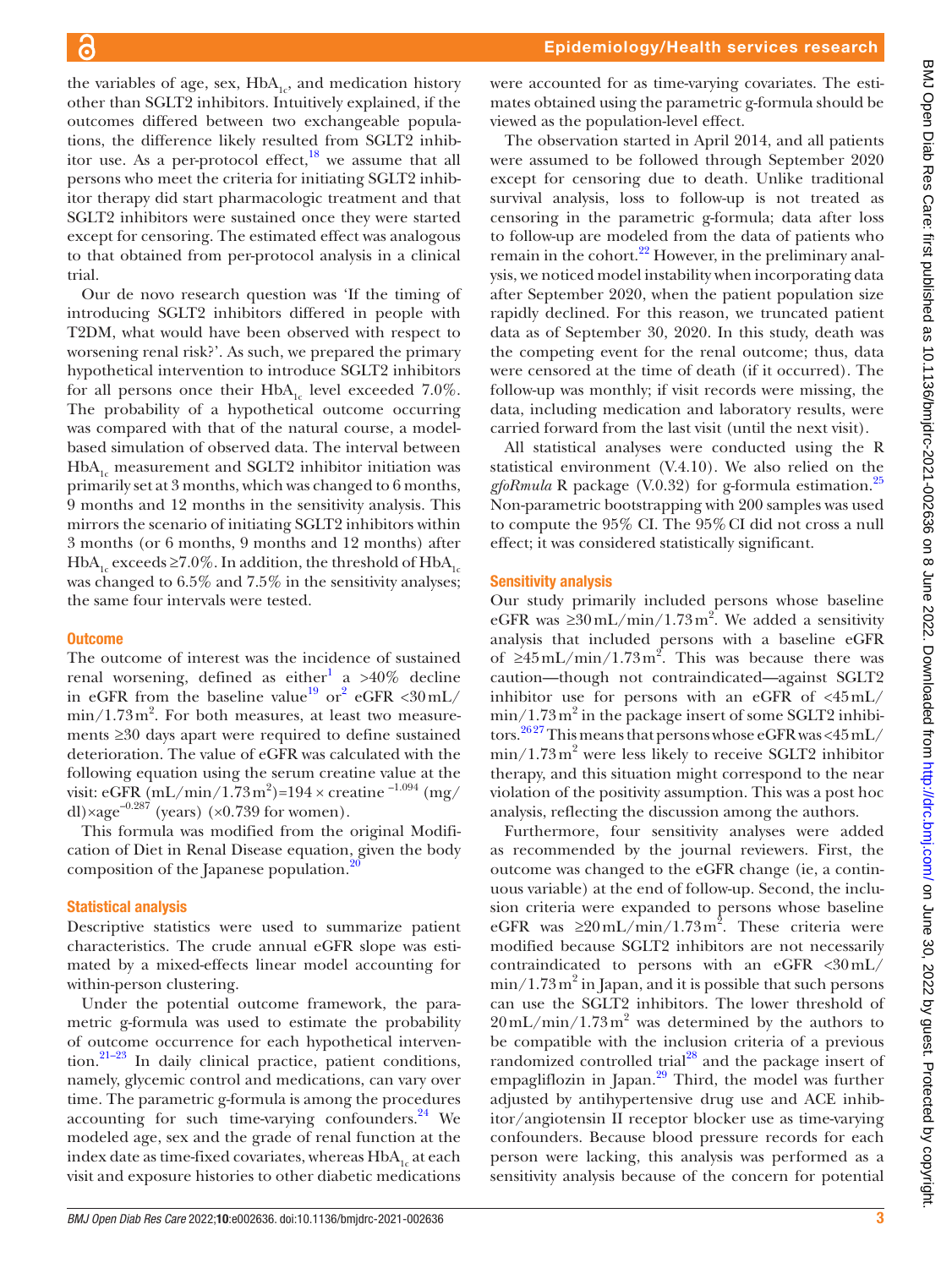model misspecification. Finally, we conducted benchmark analyses to illustrate how the g-formula worked in the case examples of dipeptidyl peptidase-4 (DPP-4) inhibitors and glucagon-like peptide-1 (GLP-1) receptor agonists, instead of SGLT2 inhibitors. A similar analytic framework to that of the primary analysis was adopted in these sensitivity analyses.

## RESULTS

#### Characteristics of the cohort

A total of 36237 persons were included in the analysis. The median age at the index date of April 2014 was 70 (IQR: 63–78) years, and men accounted for 62.7% (22 713/36 237) of the cohort. The baseline eGFR was 67.3 (median, IQR: 54.2-80.9) mL/min/1.73 m<sup>2</sup>. The baseline data of quantitative urinary albumin-creatinine ratio was available in 11165 persons, of which the median value was 20.6 (IQR: 8.6–73.0) mg/gCr. There were 4315 recorded deaths at a median of 27 months after the index date. Overall, the study cohort contributed 149346 person-years of observation, with the longest observation being 77 months. The most commonly used glucoselowering drug at the index date was DPP-4 inhibitors  $(55.5\%)$ , followed by biguanides  $(37.2\%)$  and sulfonylureas (34.1%). The median  $HbA<sub>1c</sub>$  value was 7.0%, with an IQR of 6.4%–7.7%. During the study period, 4679 persons (12.9%) started SGLT2 inhibitor treatment, and they contributed 9470 person-years of observation. Regarding the renal outcome, the crude overall decline in the eGFR was  $0.80$  (SE:  $0.011$ ) mL/min/1.73m<sup>2</sup> annually, and one patient developed end-stage renal disease.

In the natural course scenario, 20.0% of persons experienced the renal composite end point, and this estimate

<span id="page-3-0"></span>0.25

was very close to the observed data [\(figure](#page-3-0) 2: upper left). This result means that the chance of our model misspec-ification was limited, although this is not guaranteed.<sup>[25](#page-7-11)</sup>

#### Main analysis

In the hypothetical intervention involving initiation of SGLT2 inhibitors within 3 months of  $HbA_{1c} \ge 7.0\%$ , the 77-month risk of the composite end point was 17.2% of the study population, with a 3.1% lower risk relative to that of the natural course ([table](#page-4-0) 1, [figure](#page-3-0) 2). When initiation of SGLT2 inhibitors was deferred until 6 months, 9 months and 12 months, a beneficial effect of SGLT2 inhibitors was also observed, but the risk reduction was smaller than that observed with the 'within 3 months' strategy [\(table](#page-4-0) 1, [figure](#page-3-0) 2: lower left).

In the sensitivity analyses using different thresholds of HbA<sub>1c</sub> levels—6.5% and 7.5%—the most beneficial effects were observed in the 'within 3 months' intervention for people whose  $HbA_{1c}$  exceeded 6.5% ([table](#page-4-0) 1, [figure](#page-3-0) 2: right).

By stratifying the timing of intervention, we reaffirmed that the intervention, even at the lower  $HbA_{1c}$  threshold, could reduce renal worsening ([figure](#page-4-1) 3).

#### Sensitivity analysis

In the analysis limited to persons with a baseline eGFR of  $\geq 45$  mL/min/1.73 m<sup>2</sup>, data from 32356 persons (138540 person-years observation) were analyzed. Although the outcome occurrence was less frequent than that in the primary analysis, the results were essentially similar ([online supplemental table 1](https://dx.doi.org/10.1136/bmjdrc-2021-002636)). This sensitivity analysis also favored the earlier introduction of SGLT2 inhibitors for renoprotection among persons with T2DM.



 $0.25$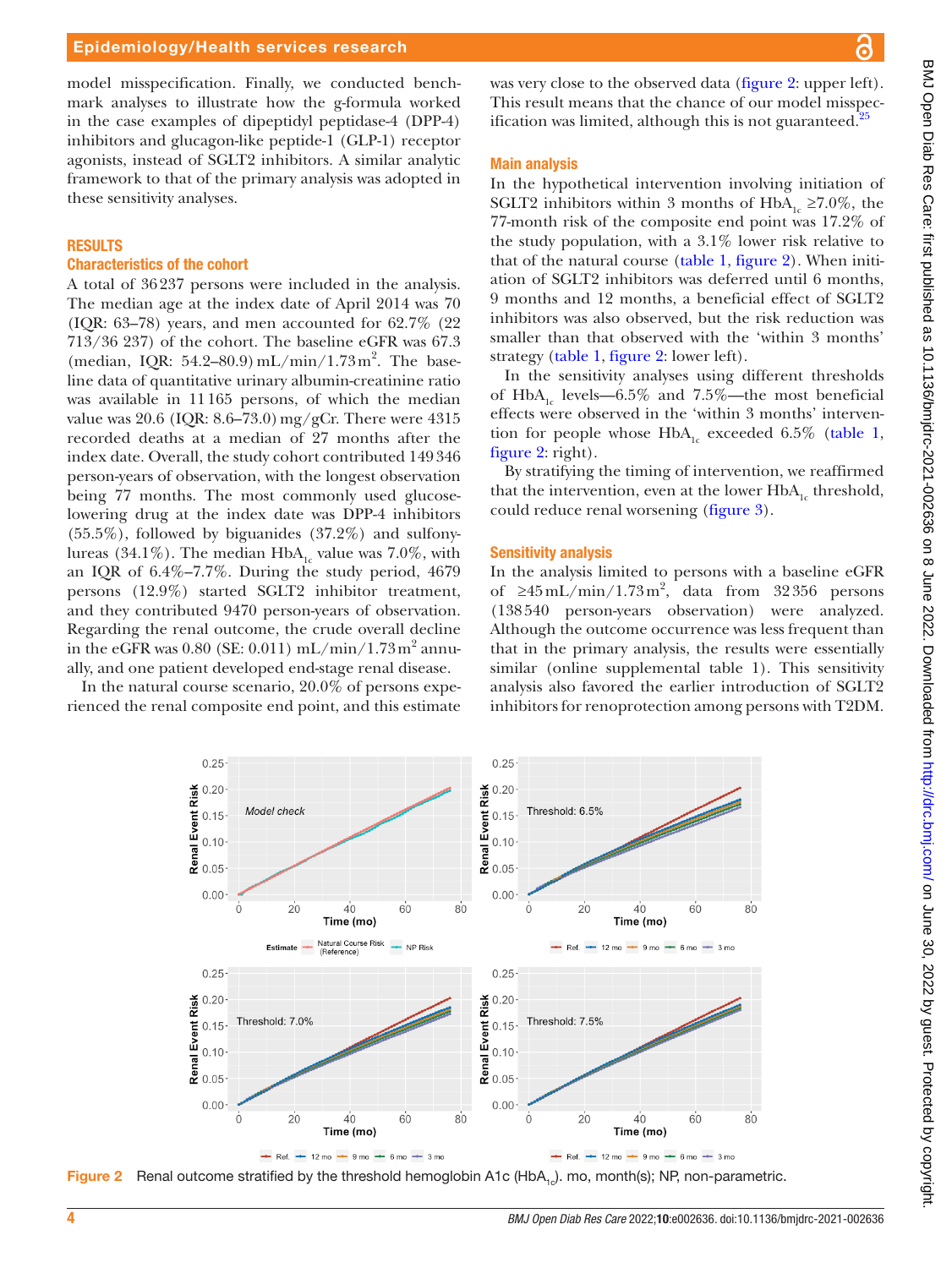<span id="page-4-0"></span>

| Table 1<br>Renal risk in different treatment strategies |                      |                              |                     |
|---------------------------------------------------------|----------------------|------------------------------|---------------------|
| <b>Intervention</b>                                     | Crude risk (95% CI)  | Risk difference (95% CI)     | Risk ratio (95% CI) |
| Natural course                                          | 20.0 (19.8 to 21.1)% | (Reference)                  | (Reference)         |
| $A_{1c} \ge 7.0\%$ , within 3 m                         | 17.2 (14.8 to 20.2)% | $-3.1$ (-5.4 to $-1.4$ )%    | 0.85 (0.73 to 0.97) |
| $A_{1c} \ge 7.0\%$ , within 6 m                         | 17.7 (15.7 to 20.3)% | $-2.5$ ( $-4.6$ to $-1.2$ )% | 0.87 (0.77 to 0.98) |
| $A_{1c} \ge 7.0\%$ , within 9 m                         | 18.1 (16.3 to 20.4)% | $-2.1$ ( $-3.9$ to $-1.0$ )% | 0.89 (0.80 to 0.99) |
| $A_{1c} \ge 7.0\%$ , within 12 m                        | 18.5 (16.8 to 20.6)% | $-1.8$ (-3.3 to $-0.93$ )%   | 0.91 (84 to 1.00)   |
| $A_{1c} \ge 6.5\%$ , within 3 m                         | 16.6 (13.7 to 20.0)% | $-3.7$ (-6.7 to $-1.6$ )     | 0.82 (0.68 to 0.97) |
| $A_{1c} \ge 6.5\%$ , within 6 m                         | 17.2 (14.6 to 20.2)% | $-3.1$ ( $-5.6$ to $-1.4$ )  | 0.85 (0.73 to 0.98) |
| $A_{1c} \ge 6.5\%$ , within 9 m                         | 17.7 (15.6 to 20.3)% | $-2.6$ ( $-4.7$ to $-1.2$ )  | 0.87 (0.77 to 0.98) |
| $A_{1c} \ge 6.5\%$ , within 12 m                        | 18.1 (16.2 to 20.4)% | $-2.2$ ( $-4.1$ to $-1.1$ )% | 0.89 (0.80 to 0.99) |
| $A_{1c} \ge 7.5\%$ , within 3 m                         | 18.0 (16.2 to 20.4)% | $-2.3$ ( $-4.0$ to $-1.1$ )% | 0.88 (0.80 to 0.99) |
| $A_{1c} \ge 7.5\%$ , within 6 m                         | 18.4 (16.8 to 20.5)% | $-1.9$ (-3.5 to $-0.91$ )%   | 0.91 (0.83 to 0.99) |
| $A_{1c} \ge 7.5\%$ , within 9 m                         | 18.7 (17.3 to 20.6)% | $-1.6$ (-2.9 to $-0.80$ )%   | 0.92 (0.85 to 1.00) |
| $A_{1c} \ge 7.5\%$ , within 12 m                        | 19.0 (17.7 to 20.7)% | $-1.3$ (-2.6 to $-0.62$ )%   | 0.94 (0.87 to 1.00) |
| Never treated                                           | 20.3 (19.9 to 21.2)% | 0.00 (-0.07 to 0.18)%        | 1.00 (1.00 to 1.01) |

The 95% CI was calculated by bootstrapping, without p value output. A 95% CI of a rate that did not cross 0 or a ratio that did not cross 1 was regarded as statistically significant.

 $A_{1c}$ , hemoglobin  $A_{1c}$ .

Similarly, earlier introduction of SGLT2 inhibitors was associated with better renal outcomes in other sensitivity analyses in which $^{\rm l}$  the outcome was the continuous eGFR value;<sup>2</sup> persons with a low eGFR were involved (data of  $36937$  $36937$  persons analyzed); and<sup>3</sup> an additional adjustment by antihypertensive drug and ACE inhibitor/angiotensin II receptor blocker use was conducted ([online supple](https://dx.doi.org/10.1136/bmjdrc-2021-002636)[mental tables 2-4](https://dx.doi.org/10.1136/bmjdrc-2021-002636)). In the analysis in which continuous eGFR change was the outcome, however, statistical significance was noted only for very early introduction of

SGLT2 inhibitors ([online supplemental table 2](https://dx.doi.org/10.1136/bmjdrc-2021-002636)). Unlike SGLT2 inhibitors, there were no benefits observed in DPP-4 inhibitors and GLP-1 receptor agonists [\(online](https://dx.doi.org/10.1136/bmjdrc-2021-002636) [supplemental tables 5 and 6](https://dx.doi.org/10.1136/bmjdrc-2021-002636)).

# **DISCUSSION**

We estimated the 77-month risks of renal events among the T2DM population under different  $HbA_1$ -guided strategies regarding the initiation of SGLT2 inhibitor therapy.



<span id="page-4-1"></span>Figure 3 Renal outcome stratified by the lag time. mo, month(s).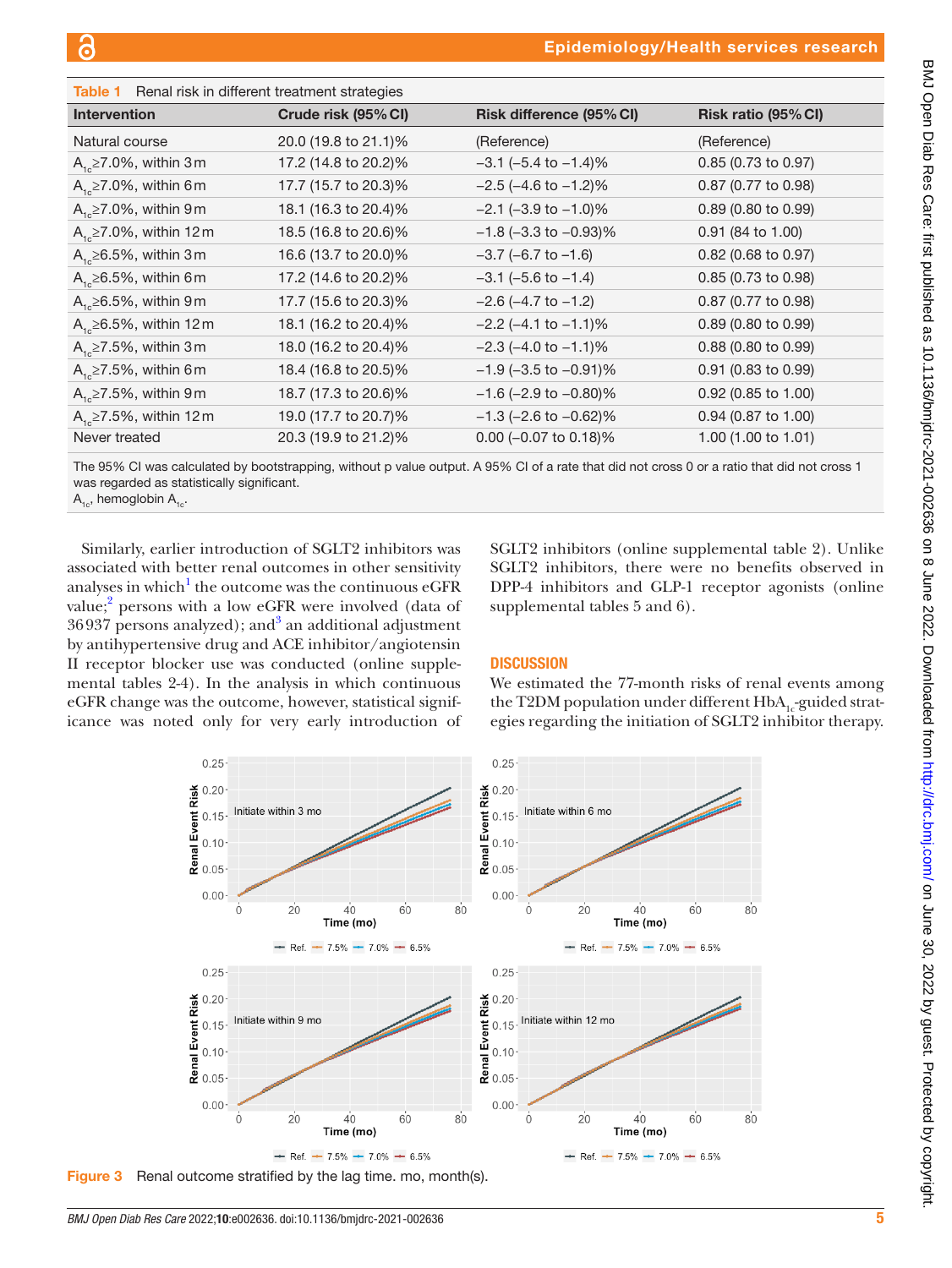Overall, the initiation of SGLT2 inhibitors was associated with a lowered risk of reaching the renal end point. For example, the strategy of starting SGLT2 inhibitors within 3 months of HbA<sub>1c</sub> ≥7.0% could lower the risk by 3.1% at 77 months. The largest benefit was found with the strategy of initiating SGLT2 inhibitors within 3 months of HbA<sub>1c</sub> ≥6.5% (risk reduction by 3.7%) compared with deferred initiation (vs within 6 months, within 9 months or within 12 months) or initiation at a higher  $HbA_{1c}$ threshold (vs 7.0% or 7.5%). The results were essentially similar in the sensitivity analysis that changed the inclusion criteria regarding baseline eGFR.

It is difficult to choose a single cut-off of  $HbA<sub>1c</sub>$  to define 'uncontrolled' diabetes or when to start add-on therapy. In this study, the threshold of 7.0% was primarily selected to accord with the American Diabetes Association guidelines that recommend a target  $HbA<sub>1</sub> < 7.0\%$ .<sup>30</sup> As higher or lower target levels are also acceptable if taking into account individualized risk or preference, we also prepared two different thresholds: 6.5% and 7.5%. Somewhat unexpectedly, the largest benefit was observed with the strategy with a threshold of 6.5% for uncontrolled T2DM. This could be explained in two ways. First, tight glucose control was better for preventing renal worsening,  $31$  even for persons whose HbA<sub>1c</sub> level exceeded 6.5%. The benefit of stricter glucose control is not clearly shown in T2DM, particularly with regard to renal protection. For example, earlier randomized trials of intensive glucose control often employed progression of albuminuria as a renal end point. $32 \frac{33}{12}$  Future studies regarding intensive glucose control might support our explanation, but safety concerns for such trials remain.<sup>34</sup> An alternative explanation is that the number of persons receiving SGLT2 inhibitors was expected to increase as the thresholds for initiating therapy lowered. Thus, it is also possible that the largest benefit in the 6.5% threshold strategy was simply reflected by the largest sample size exposed to SGLT2 therapy, whose effect could be introduced via either glucose-lowering or non-glycemic path-ways of SGLT[2](#page-6-1) inhibitors.<sup>2</sup>

We also found that the earlier introduction of SGLT2 inhibitors led to better renal outcome, irrespective of all the thresholds of  $HbA_1$ <sub>c</sub> examined [\(figure](#page-3-0) 2). The interpretation of this finding might be complicated because the period of exposure to SGLT2 inhibitors varied among different strategies; persons with early introduction (eg, within 3 months) were anticipated to receive SGLT2 inhibitor therapy longer than those with deferred introduction by the end of follow-up at 77 months ([Supple](https://dx.doi.org/10.1136/bmjdrc-2021-002636)[mental Discussion in online supplemental file 1](https://dx.doi.org/10.1136/bmjdrc-2021-002636)). It is intuitively difficult to understand whether—and to what extent, if any—these different exposure periods affected the estimated results among different strategies. With respect to this point, given the irreversible nature of the eGFR trajectory, we assumed that the estimated benefit of early initiation cannot be biased upward or overestimated (details in [Supplemental Discussion in online](https://dx.doi.org/10.1136/bmjdrc-2021-002636) [supplemental file 1](https://dx.doi.org/10.1136/bmjdrc-2021-002636)).

The parametric g-formula is a statistical method that can answer questions such as 'when to treat'. $^{24}$  $^{24}$  $^{24}$  Although this method is unfamiliar (or may be difficult to understand) to clinicians, it has recently been applied in clinical research to investigate when to initiate antiretroviral drugs<sup>[35](#page-7-19)</sup> or to examine lifestyle modifications and the subsequent risk of stroke  $3637$  in which the effect of a 'hypothetical' intervention was evaluated. The statistical advantage of the parametric g-formula is that it can account for timevarying confounders and treatment-confounder feedback, the complex situation where the confounder affects the treatment and the treatment affects the confounder; it is known that traditional regression methods may fail in the presence of treatment-confounder feedback.<sup>38</sup> In the care of diabetes, drug regimens and patient characteristics (eg,  $HbA_1$ ) change over time, and both interact with each other so that the presence of treatment-confounder feedback is likely in diabetes care. As such, we applied the parametric g-formula to explore when to best initiate SGLT2 inhibitors, a question that is difficult to answer with other study designs.

Since our results are premature to be translated directly into clinical practice at this moment, the implications of our study need discussion. First, it could provide a rationale for future research, including randomized controlled trials, to seek the optimal timing of SGLT2 inhibitor treatment to achieve its renal benefit. From a clinical perspective, we may quantify the negative effect of clinical inertia by comparing the scenarios between early versus deferred initiation or those between lower or higher thresholds to initiate intervention.<sup>39 40</sup> Our findings might also support the grade E recommendation of the American Diabetes Association that the medication regimen should be re-evaluated every 3–6 months.[28](#page-7-13)

As the indication for SGLT2 inhibitors is expected to expand to non-diabetic persons at risk of renal disease, it may be interesting to explore whether our findings would be applicable to persons without diabetes. However, during the study period, SGLT2 inhibitors were only indicated for persons with T2DM, and thus, we did not have data on people without diabetes who used SGLT2 inhibitors. This research topic is the future agenda, when real-world data of non-diabetic persons are available.

Although the parametric g-formula is a sophisticated statistical approach, the model relies on several assumptions that cannot be tested. Moreover, whether findings obtained from this novel approach will change the clinical practice is yet to be certain. For transparency, we showed how the g-formula worked using DPP-4 inhibitors and GLP-1 receptor agonists as case examples [\(online](https://dx.doi.org/10.1136/bmjdrc-2021-002636) [supplemental tables 5 and 6](https://dx.doi.org/10.1136/bmjdrc-2021-002636)). In the supplemental file, we have also provided the sample R codes.

There are several limitations in our study. First, there were unmeasured confounders, including dietary habits or duration of T2DM, in each person, which may have affected the results. Second, as we could not model the extent to which SGLT2 inhibitor therapy lowered  $HbA_{1c}$ with each strategy, we could not explore the relationship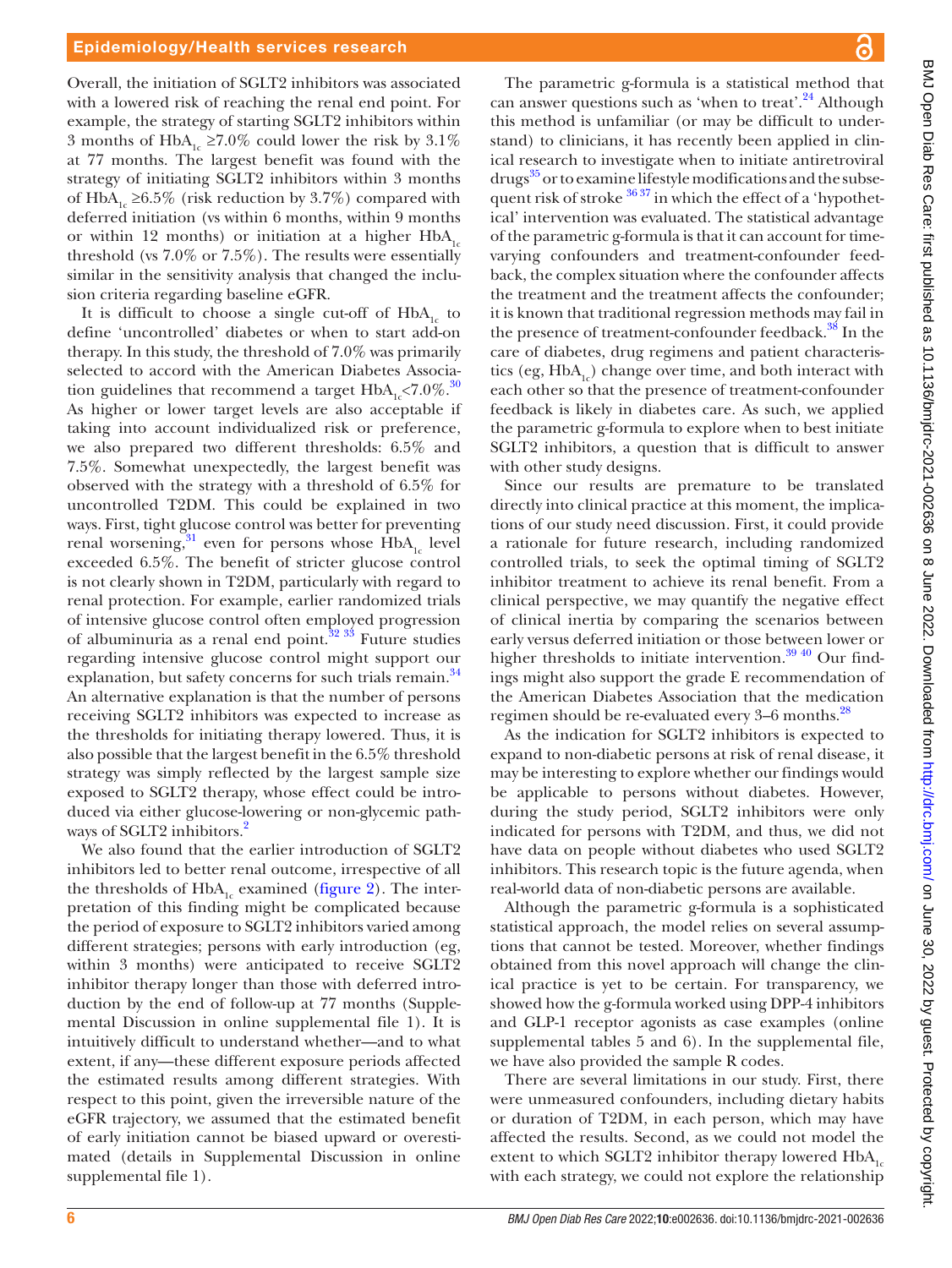between lowering  $HbA_{1c}$  levels and the downstream renal effect. Third, Asian populations are known to be more susceptible to diabetic renal disease, and thus, the generalizability of the findings to other populations is uncer- $\text{tain.}^{41}$  Fourth, we did not evaluate the harms of SGLT2 inhibitor therapy or its benefits other than kidney function protection. Potential adverse events associated with SGLT2 inhibitors include hypoglycemia, euglycemic diabetic ketoacidosis, genitourinary tract infection, volume depletion and bone fracture. $30$  Although there were claims records for these conditions in our data set, we could not specify which events were due to SGLT2 inhibitor use. Furthermore, even if identification of such events was possible, events that did not require medical attention (eg, non-severe hypoglycemia) or instances when patients were treated by other facilities outside the RWD database could not be captured. Therefore, we could not fully evaluate whether our therapeutic strategy of SGLT2 inhibitor administration might increase drug-related adverse events. Finally, our estimates were population-level effects, meaning that it is uncertain whether the benefit of SGLT2 inhibitors was delivered equally, regardless of individualized risk.

In summary, using observational data of persons with T2DM with the parametric g-formula, we compared the effect of different strategies of SGLT2 inhibitor initiation on the renal end point using different  $HbA<sub>1c</sub>$  thresholds and timings. Overall, our analysis favored the early introduction of SGLT2 inhibitors at a lower  $HbA<sub>1c</sub>$  threshold to reduce renal worsening. Future studies may be warranted to assess whether this strategy could be implemented in clinical practice. Our findings also suggest caution against clinical inertia in the care of diabetes.

#### Author affiliations

<sup>1</sup>Department of Pharmacoepidemiology, Graduate School of Medicine and Public Health, Kyoto University, Kyoto, Japan

<sup>2</sup>Department of Diabetes, Endocrinology and Nutrition, Graduate School of Medicine, Kyoto University, Kyoto, Japan

Contributors MT and KK designed the study. MT conducted the data analyses and wrote the first draft of the manuscript. MO and NI provided critical comments from the viewpoint of a diabetologist, and the draft was substantially revised in response to their comments. All authors read the final version of the submitted manuscript.

Funding The study is supported by Japan Society for the Promotion of Science (grant number: 20H03941).

Competing interests MT received a consultation fee from Eisai Co., Ltd. MO received research support from Takeda Pharmaceutical Co., Ltd. and speaker honoraria from Takeda Pharmaceutical Co., Ltd., Nippon Boehringer Ingelheim Co., Ltd., Daiichi Sankyo Co., Ltd., Ono Pharmaceutical Co., Ltd, AstraZeneca, MSD K.K., Novo Nordisk Pharma Ltd., Eli Lilly Japan K.K., Sanofi K.K., Mitsubishi Tanabe Pharma Co., Kyowa Hakko Kirin Co., Ltd, Kowa Co., Ltd., Astellas Pharma Inc., Sumitomo Dainippon Pharma Co., Ltd., and Taisho Toyama Pharmaceutical. NI received research funds from Terumo Corp., Drawbridge, Inc., and asken Inc; speaker honoraria from Kowa Co., Ltd., MSD K.K., Astellas Pharma Inc., Novo Nordisk Pharma Ltd., Ono Pharmaceutical Co., Ltd., Nippon Boehringer Ingelheim Co., Ltd., Takeda Pharmaceutical Co., Ltd., Mitsubishi Tanabe Pharma Corp., Sumitomo Dainippon Pharma Co., Ltd., Sanofi K.K., Eli Lilly Japan K.K.; and scholarship grants from Kissei Pharmaceutical Co., Ltd., Sanofi K.K., Daiichi-Sankyo Co., Ltd., Mitsubishi Tanabe Pharma Corp., Takeda Pharmaceutical Co., Ltd., Japan Tobacco Inc., Kyowa Kirin Co., Ltd., Sumitomo Dainippon Pharma Co., Ltd., Astellas Pharma Inc., MSD K.K., Ono Pharmaceutical Co., Ltd., Sanwa

Kagaku Kenkyusho Co., Ltd., Nippon Boehringer Ingelheim Co., Ltd., Novo Nordisk Pharma Ltd., Novartis Pharma K.K., and Life Scan Japan K.K. KK received research funds from Eisai Co., Ltd., Kyowa Kirin Co., Ltd., Sumitomo Dainippon Pharma Co., Ltd., Pfizer Inc., Stella Pharma Corporation, CMIC Co., Ltd., Suntory Beverage & Food Ltd., Mitsubishi Corporation, and Real World Data Co., Ltd.; consulting fees from LEBER Inc., JMDC Inc., Shin Nippon Biomedical Laboratories Ltd., Kaken Pharmaceutical Co., Ltd., and Advanced Medical Care Inc.; executive compensation from Cancer Intelligence Care Systems Inc.; and honoraria from Mitsubishi Chemical Holdings Corporation, Mitsubishi Corporation, and Pharma Business Academy; and holds stock in Real World Data Co., Ltd. KK declares no competing interests.

Patient consent for publication Not applicable.

Ethics approval This study involves human participants and was approved by the Kyoto University Graduate School and Faculty of Medicine Ethics Committee (#R2927). We used anonymized data, which were exempted from informed consent of each participant according to Japanese law.This study was conducted under the approval of our institutional review board (R2927).

Provenance and peer review Not commissioned; externally peer reviewed.

Data availability statement Data may be obtained from a third party and are not publicly available. Data sharing is not allowed by the data provider. For inquiries regarding our data set, please contact the Real World Data Co., Ltd. (Kyoto, Japan).

Supplemental material This content has been supplied by the author(s). It has not been vetted by BMJ Publishing Group Limited (BMJ) and may not have been peer-reviewed. Any opinions or recommendations discussed are solely those of the author(s) and are not endorsed by BMJ. BMJ disclaims all liability and responsibility arising from any reliance placed on the content. Where the content includes any translated material, BMJ does not warrant the accuracy and reliability of the translations (including but not limited to local regulations, clinical guidelines, terminology, drug names and drug dosages), and is not responsible for any error and/or omissions arising from translation and adaptation or otherwise.

Open access This is an open access article distributed in accordance with the Creative Commons Attribution Non Commercial (CC BY-NC 4.0) license, which permits others to distribute, remix, adapt, build upon this work non-commercially, and license their derivative works on different terms, provided the original work is properly cited, appropriate credit is given, any changes made indicated, and the use is non-commercial. See:<http://creativecommons.org/licenses/by-nc/4.0/>.

#### ORCID iDs

Masato Takeuchi <http://orcid.org/0000-0002-2990-2687> Nobuya Inagaki<http://orcid.org/0000-0001-8261-2593>

#### **REFERENCES**

- <span id="page-6-0"></span>1 Tuttle KR, Brosius FC, Cavender MA, *et al*. Sglt2 inhibition for CKD and cardiovascular disease in type 2 diabetes: report of a scientific workshop sponsored by the National kidney Foundation. *[Am J](http://dx.doi.org/10.1053/j.ajkd.2020.08.003)  [Kidney Dis](http://dx.doi.org/10.1053/j.ajkd.2020.08.003)* 2021;77:94–109.
- <span id="page-6-1"></span>2 Brown E, Heerspink HJL, Cuthbertson DJ, *et al*. Sglt2 inhibitors and GLP-1 receptor agonists: established and emerging indications. *[Lancet](http://dx.doi.org/10.1016/S0140-6736(21)00536-5)* 2021;398:262–76.
- <span id="page-6-2"></span>3 Wanner C, Inzucchi SE, Lachin JM, *et al*. Empagliflozin and progression of kidney disease in type 2 diabetes. *[N Engl J Med](http://dx.doi.org/10.1056/NEJMoa1515920)* 2016;375:323–34.
- 4 Perkovic V, Jardine MJ, Neal B, *et al*. Canagliflozin and renal outcomes in type 2 diabetes and nephropathy. *[N Engl J Med](http://dx.doi.org/10.1056/NEJMoa1811744)* 2019;380:2295–306.
- 5 Wiviott SD, Raz I, Bonaca MP, *et al*. Dapagliflozin and cardiovascular outcomes in type 2 diabetes. *[N Engl J Med](http://dx.doi.org/10.1056/NEJMoa1812389)* 2019;380:347–57.
- <span id="page-6-5"></span>Takeuchi M, Ogura M, Minoura T, et al. Comparative effectiveness of sodium-glucose cotransporter-2 inhibitors versus other classes of glucose-lowering medications on renal outcome in type 2 diabetes. *[Mayo Clin Proc](http://dx.doi.org/10.1016/j.mayocp.2019.12.004)* 2020;95:265–73.
- <span id="page-6-4"></span>7 Heerspink HJL, Karasik A, Thuresson M, *et al*. Kidney outcomes associated with use of SGLT2 inhibitors in real-world clinical practice (CVD-REAL 3): a multinational observational cohort study. *[Lancet](http://dx.doi.org/10.1016/S2213-8587(19)30384-5)  [Diabetes Endocrinol](http://dx.doi.org/10.1016/S2213-8587(19)30384-5)* 2020;8:27–35.
- 8 Xie Y, Bowe B, Gibson AK, *et al*. Comparative effectiveness of the sodium-glucose cotransporter 2 inhibitor empagliflozin versus other antihyperglycemics on risk of major adverse kidney events. *[Diabetes](http://dx.doi.org/10.2337/dc20-1231)  [Care](http://dx.doi.org/10.2337/dc20-1231)* 2020;43:2785–95.
- <span id="page-6-3"></span>9 American Diabetes Association. 11. Microvascular Complications and Foot Care: *Standards of Medical Care in Diabetes-2021*. *[Diabetes Care](http://dx.doi.org/10.2337/dc21-S011)* 2021;44:S151–67.